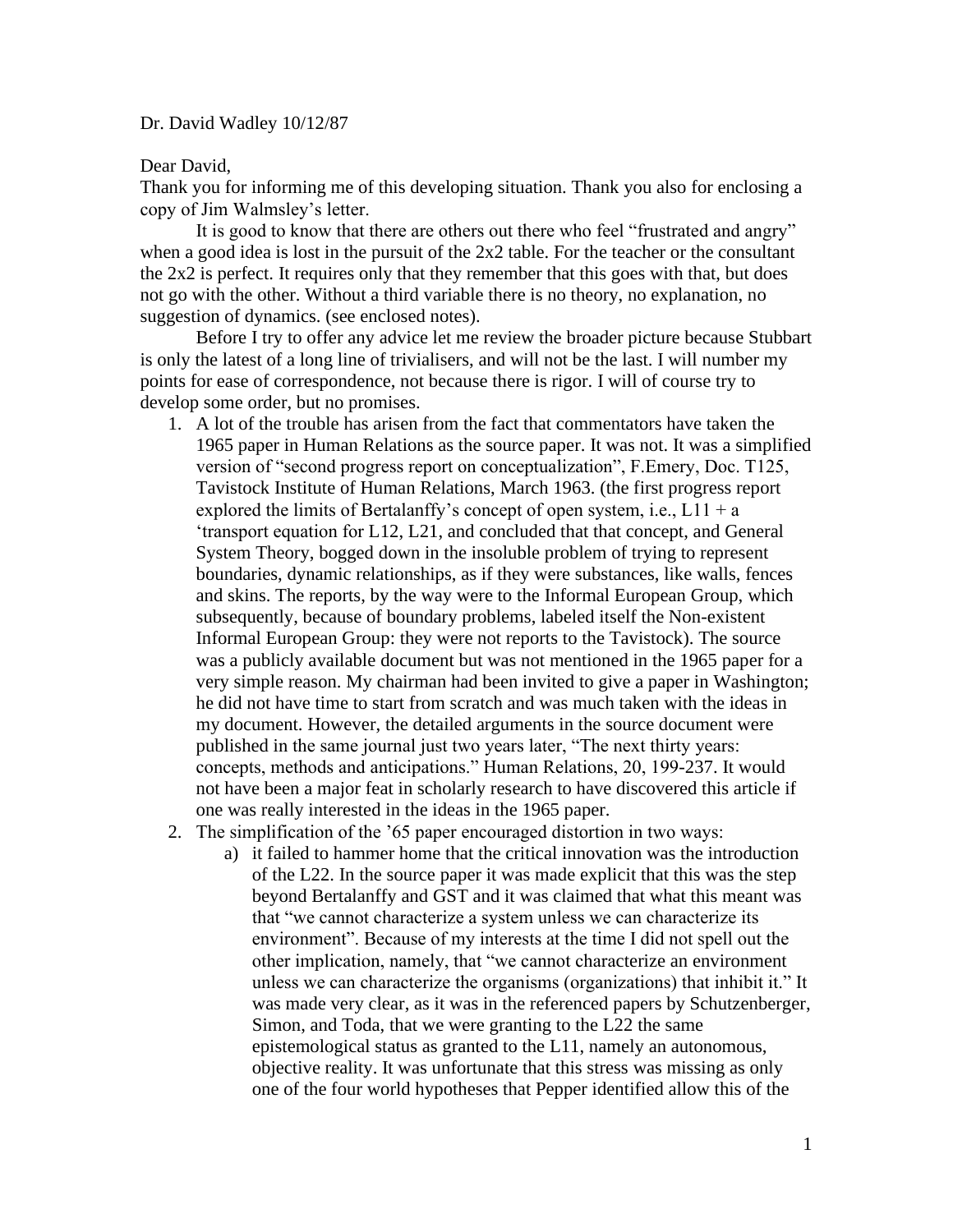L22, and that is the contextualist hypothesis, which is not all that prevalent in academia. This has allowed people to assert that all we are talking about is a state of mind of executives. A chap writing in Futures in 1981-2 asserted this on the strength of an address that Eric Trist had given to a USA management conference, (Futures, 1980) and added that it was a good theory for scaring managers into using consultants. Eric asked me to join him in replying to this fellow but after reading Eric's paper I declined. We could of course argued that the chap should have gone back to the original papers, but then he could have come back and asked why Eric did not.

b) It put verbal labels on what had been a numbered series. I was strongly opposed to this change but Eric insisted that it was necessary if the ideas were to be got across in a verbal address. As it happened that did not work. Warren Bennis who chaired the meeting at which Eric delivered the address felt compelled to write to us, some three months later, to apologise for having failed to direct discussion appropriately – it had taken him that length of time to realize the radical nature of what we were suggesting. Yet Warren was seen as being at the forefront of organizational thinking, and a friend of the Tavvy. My reason for wanting to hang onto the numbered series was that it was a SERIAL GENETIC concept not a generic concept (Aristotlean classification of substances). I did not start from two variables that I thought to be of great significance and then develop names for the cells in the table. I started from a detailed analysis of environments and their historical evolution. There was no built-in assumption that the series would stop at 3,4,5,7 or whatever. In fact, from the mid-sixties there was a definite hunch that a type V environment could be specified. (footnote, 1967 paper). How on earth could someone think of encompassing this in a two variable, 2x2 table?

The labels themselves have given us some trouble. Once I had accepted Eric's demands we worked hard at finding appropriate labels. No matter what we did any such verbal labels would land us with connotations that were alien to the phenomena we were dealing with in a way which would not arise if we could have gone on simply referring to the series by number, a series that retained the essential character of a continuum (e.g. allowing for type 2.3 or 3.2), and did not exclude the possibility that the series might turn back on itself, as in fact type 5 turns back to type 1 at a higher level.

The use of the term placid is a first example. We were trying to express the fact that those environments are quite indifferent to the systems living within it. The usual use of the term connates a benevolent indifference. In type 1 environments I wished to suggest no assumption of benevolence e.g. the example of the concentration camp. In type 2 environments it is quite in order to assume benevolence or indifference.

The use of the term turbulence is the prime case of what Whitehead would have called 'misplaced concreteness'. It was, I am sure, the use of that term that made the 1965 article a 'citation classic'. It was, I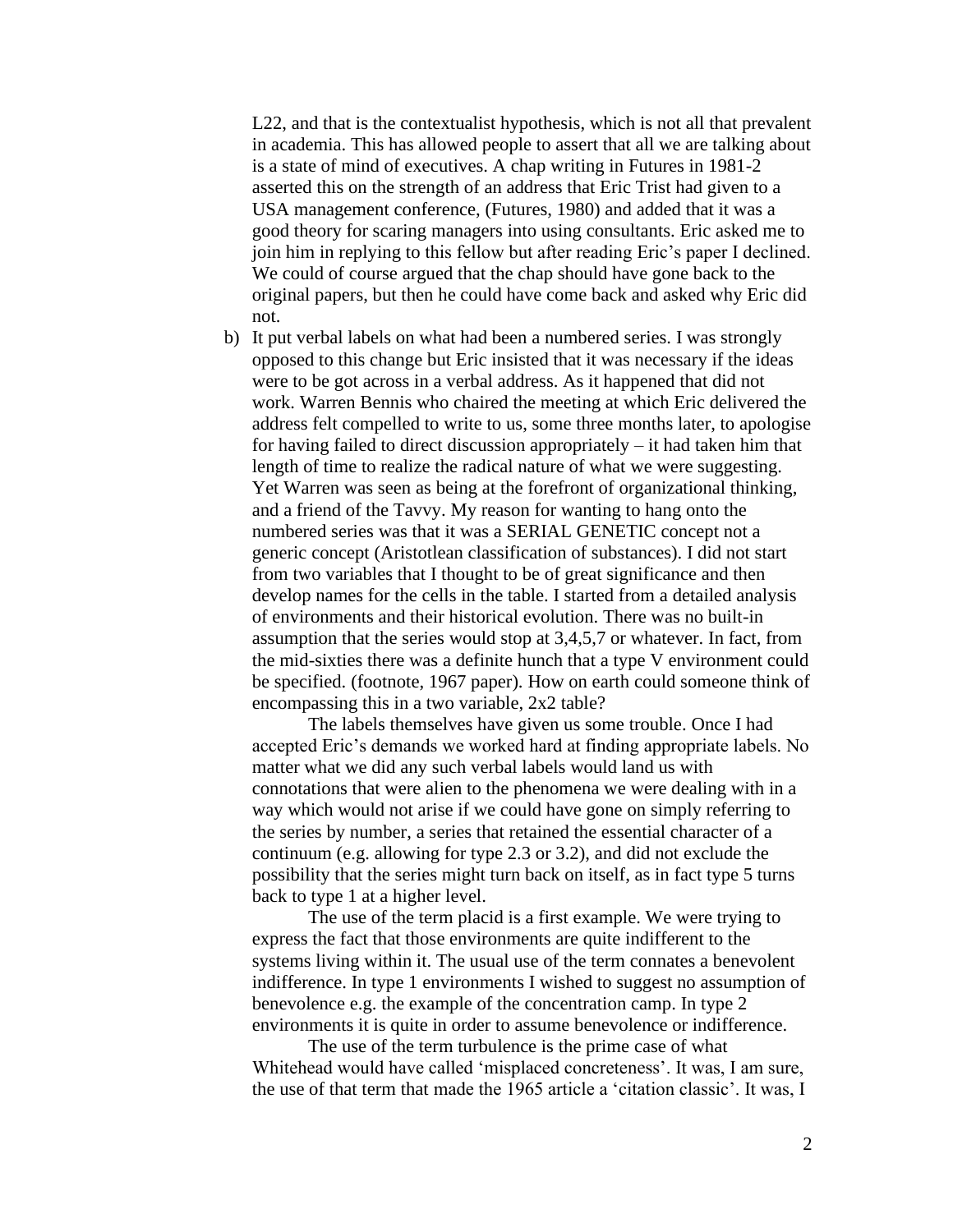am sure, that the term effectively short-circuited thinking about the theory I was advancing.

When I went to the Uni of Penn in 1982 I found that Eric had been filling his students up with a story of how we arrived at the 'concept' of turbulence (actually no more than a label)- 'we got the notion as our plane was coming down through turbulent air'. It was actually a little more serious than that. I was concerned with the problem of what military structures could survive the radical transformation of a battlefield with tactical nuclear weapons and, at the same time, with how scientists were trying to find rules governing the development of turbulence in fluid flows. Turbulence carries the additional connation of chaos. That is a connation I would have wished to reserve for type 5 environments, if we had done enough study of that at the time. All that I wished to convey with the concept of a type 4 environment is that the L22 had to be taken into account because its autonomous actions were becoming part of even the short-term considerations of systems in that environment. The type 4 environment does not offer much latitude to the individual system (contra to Terrebury's otherwise fine restatement) but it does offer room for adaptation. Chaos, type 5, offers only the luck of finding a safe cave. It is possibly of passing interest that when I arrived at Penn in 1982 there were two mature aged Ph.D students working under Eric on the question of a type 5 environment, McCann and Selsky, "Hyperturbulence and the emergence of type 5 environments". The Academy of Management Review. July 1984.9.460-471. They were locked into failure to adapt to a type 4 environment and simply could not even begin to envisage a type 5 environment. I think that this was because they had been brought up on the labels and hence thought that chaos was part of its nature. At the same place and time a lonely Turkish gentleman (remember that the Saracens had a better record as gentlemen than the Crusaders) was confronting type 5 (historical examples of type 5 tend to be concentrated between the Bosphorus and the Euphrates). His thesis makes a nonsense of the 2x2 boyo's. (Baburoglu, O.N., "A theory of stalemented social systems and vertical organizational environments". Uni.Microfilms International, 1987. 8714004).

3. The Miles' diagram that Stubbart uses distorts the fact that 2 is larger and includes 1. L22 is larger and includes L11. Taken literally Miles' diagram would suggest that the focal organization had only to relate itself to the B organizations. The socalled corporate planning departments of Anheuser-Busch and other such corporations have been set up to do this. The tactic corresponds to Ackoff's view of the future as the future of the corporations ("Redesigning the Future"). I did not think that way. I have always held that the relation between organisms (organizations) and their environments could not be treated as a part-part relation within a larger system. The O-E relation is not reducible to just another system problem. The O-E relation is intransitive; the E encloses the O, not vice versa. It encloses the O in both time and space. In speaking of the O's we must expect to speak of classes of O's, not a particular O, unless it has a monopoly of its niche.